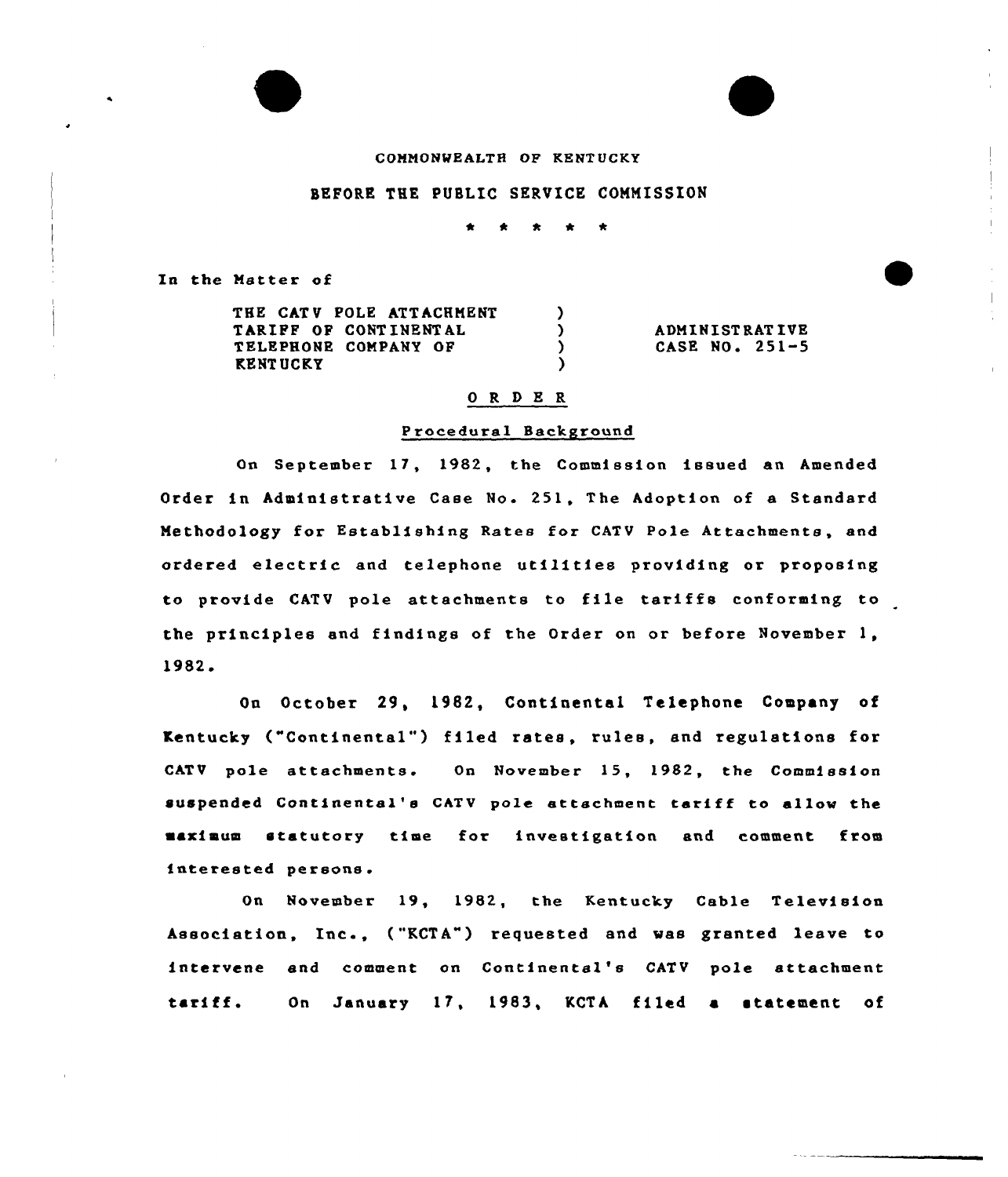

objections to various CATV pole attachment tariffs, including Continental's tariff.

On Harch 29, 1983, the Commission received an extension of time in which to consider Continental's CATV pole attachment tariff

# Pindings

The Commission, having considered the evidence of record and being advised, ie of the opinion and finds that:

1. KCTA's objection to Continental's CATV pole attachment rates is reasonable and is addressed in another finding. Continental's response to KCTA's information and data request shows that pre-1970 pole investment was excluded from Continental's calculation of embedded pole costs, which is inconsistent with the Commission's Amended Order in Administrative Case No. 251.

2. Continental's rules and regulations for CATV pole attachments conform to the principles and findings of the Commission's Amended Order in Administrative Case No. 251, and should be approved, except that Continental should include e regulation outlining the application procedure for CATV pole attachments, especially insofar as it relates to advance notice of intent to make CATV pole attachments and make-ready charges.

3. At page 2.1, section I.A.8, the footnote should be deleted. The CATV pole attachment rates stated in the tariff do not represent a composite rate as allowed in the Commission's Amended Order in Administrative Case No. 251.

 $-2-$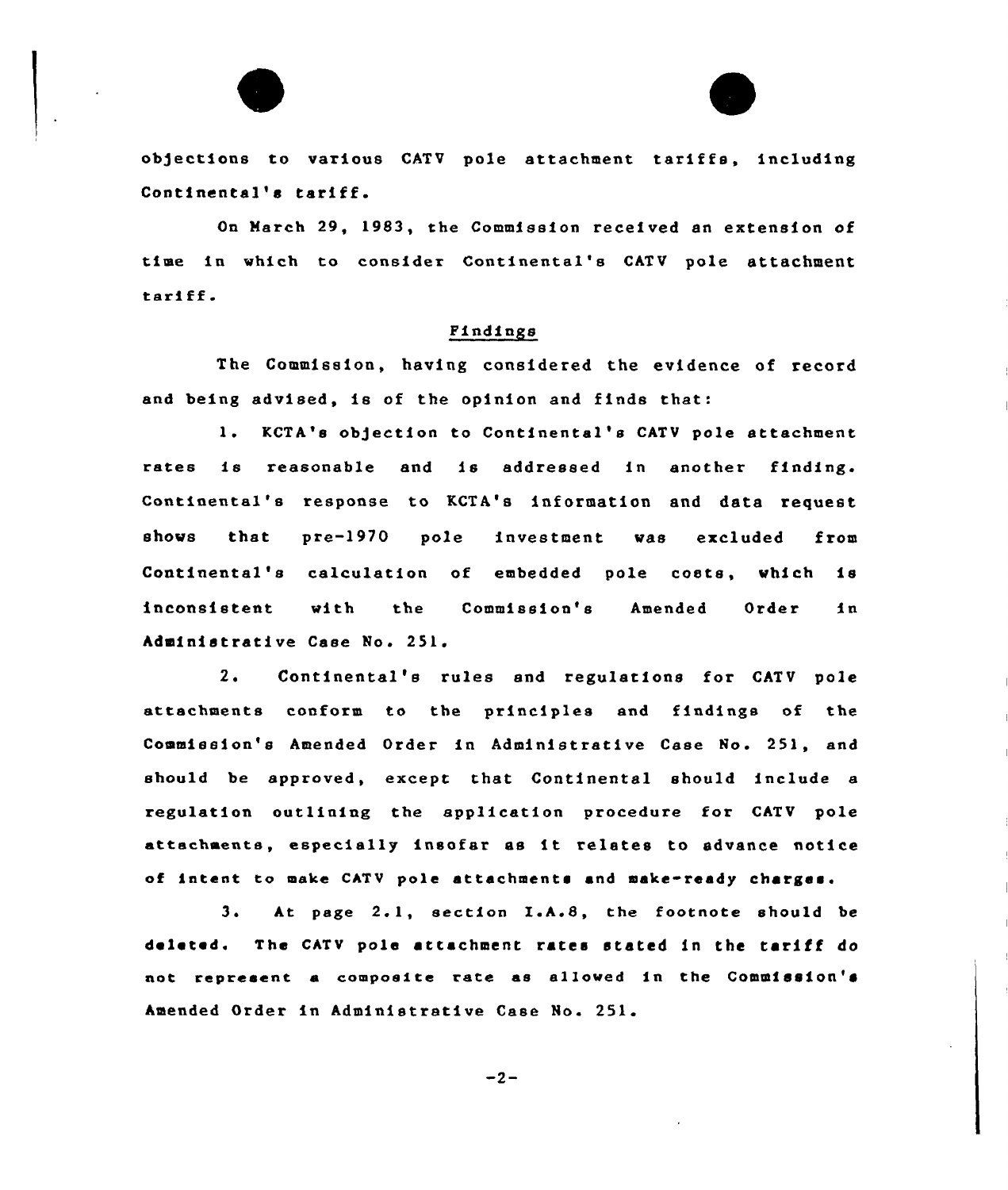4. Continental failed to provide sufficient information to verify its calculation of embedded pole costs. Therefore, Continental should file information from plant records or another reliable source showing the number of  $30$ -foot,  $35$ -foot,  $40$ -foot, and 45-foot poles in service, and related pole investment. The information should be classified according to vintage year. Insofar as pre-1970 pole investment data ie unavailable on a vintage year basis, a pre-1970 composite of pole investment may be used. Also, any discrepancy between the total number of poles shown in the calculation of embedded pole costs and the total number of poles shown in the 1981 Annual Report should, be explained.

5. Continental failed to provide adequate information to verify its calculation of embedded anchor costs. Therefore, Continental should file infoxmation from plant records or anothex reliable source showing embedded anchor cost and anchox" attachment rate development.

6. Continental failed to provide sufficient information to verify a conduit usage rate. Conduit usage rates may not be calculated on an individual basis at the time of application. Therefore, Continental should file information from plant records or another reliable source sufficient to establish a conduit usage rate.

7. Continental's calculation of its annual carrying charge should be modified as follows:

(a) The maintenance component should be 1.69 percent, as calculated from the 1981 Annual Report.

 $-3-$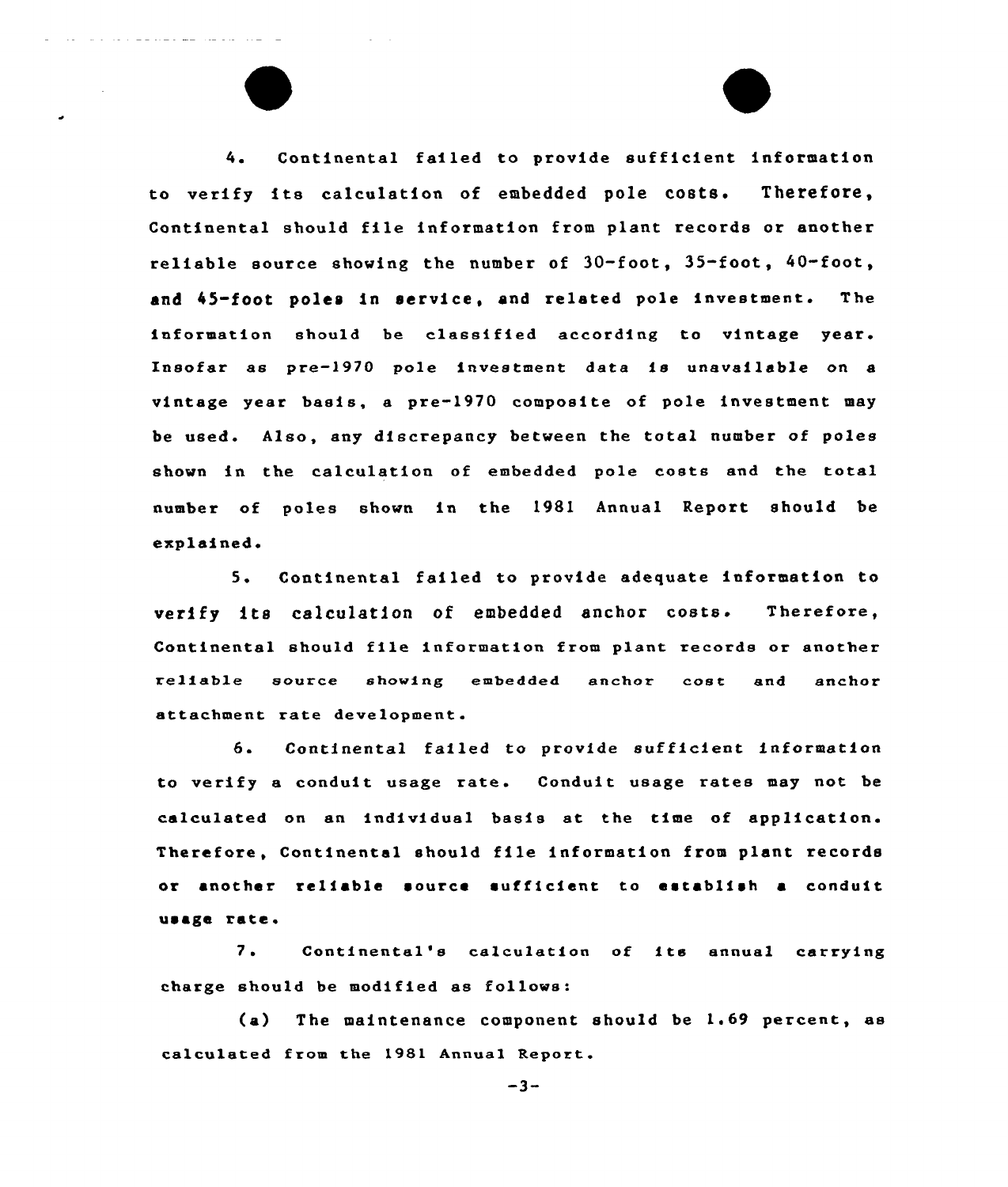(b) The administration and overhead component should be 8.50 percent, as calculated from the 1981 Annual Report.

(c) The taxes component should be 5.01 percent, ae calculated from the 1981 Annual Report.

(d) The total annual carrying charge should be 33.76 percent, based on calculations from the 1981 Annual Report and information from the Commission's Order in Case No. 8428, Notice of Continental Telephone Company of Kentucky of an Adjustment in its Intrastate Rates.

8 <sup>~</sup> Continental should be allowed to substitute 1982 Annual Report information to adjust its annual carrying charge, if the information is filed with the Commission. Furthermore. any adjusted calculation of the annual carrying charge should be made as outlined in Attachment <sup>1</sup> to this Order, unless a specific deviation is requested and reasonable cause is demonstrated.

### Orders

IT IS THEREFORE ORDERED that Continental's CATV pole attachment tariff filed with the Commission on October 29, 1982, be and it hereby is rejected.

IT IS FURTHER ORDERED that Continental shall file revised rates, rules, and regulations for CATV pole attachments with the Commission within 30 days !rom the data of this Order, and that the revised rates, rules, and regulations shall conform to the findings of this Order.

IT IS FURTHER ORDERED that Continental shell file information as outlined in this Order concerning embedded pole

 $-4-$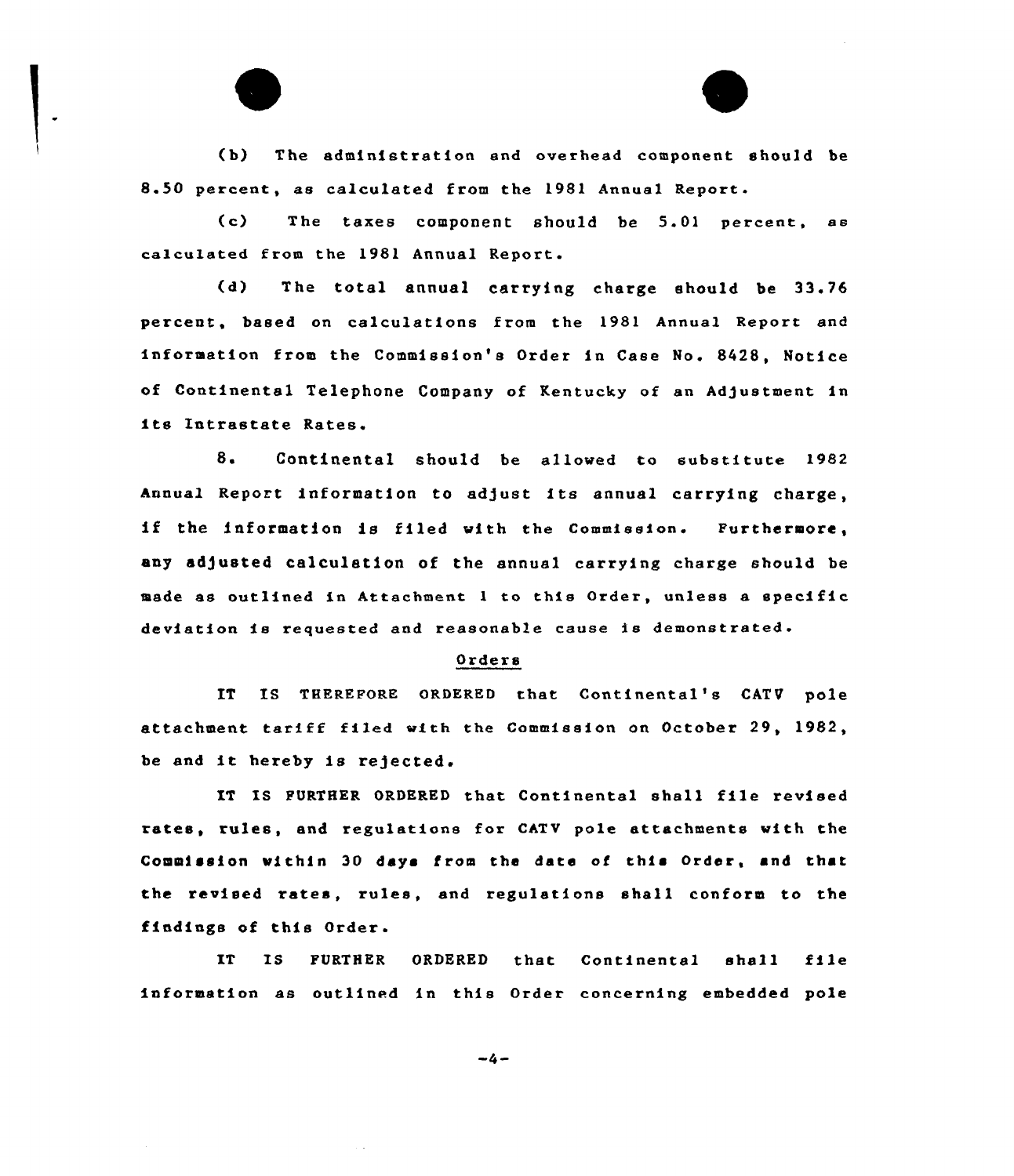cost, embedded anchor cost, and current conduit cost, at the same time it files its revised rates, rules, and regulations.

> Done at Frankfort, Kentucky, this 23rd day of May, 1983. PUBLIC SERVICE COMMISSION

Chairman

Katherine Gandall

ATTEST:

Secretary